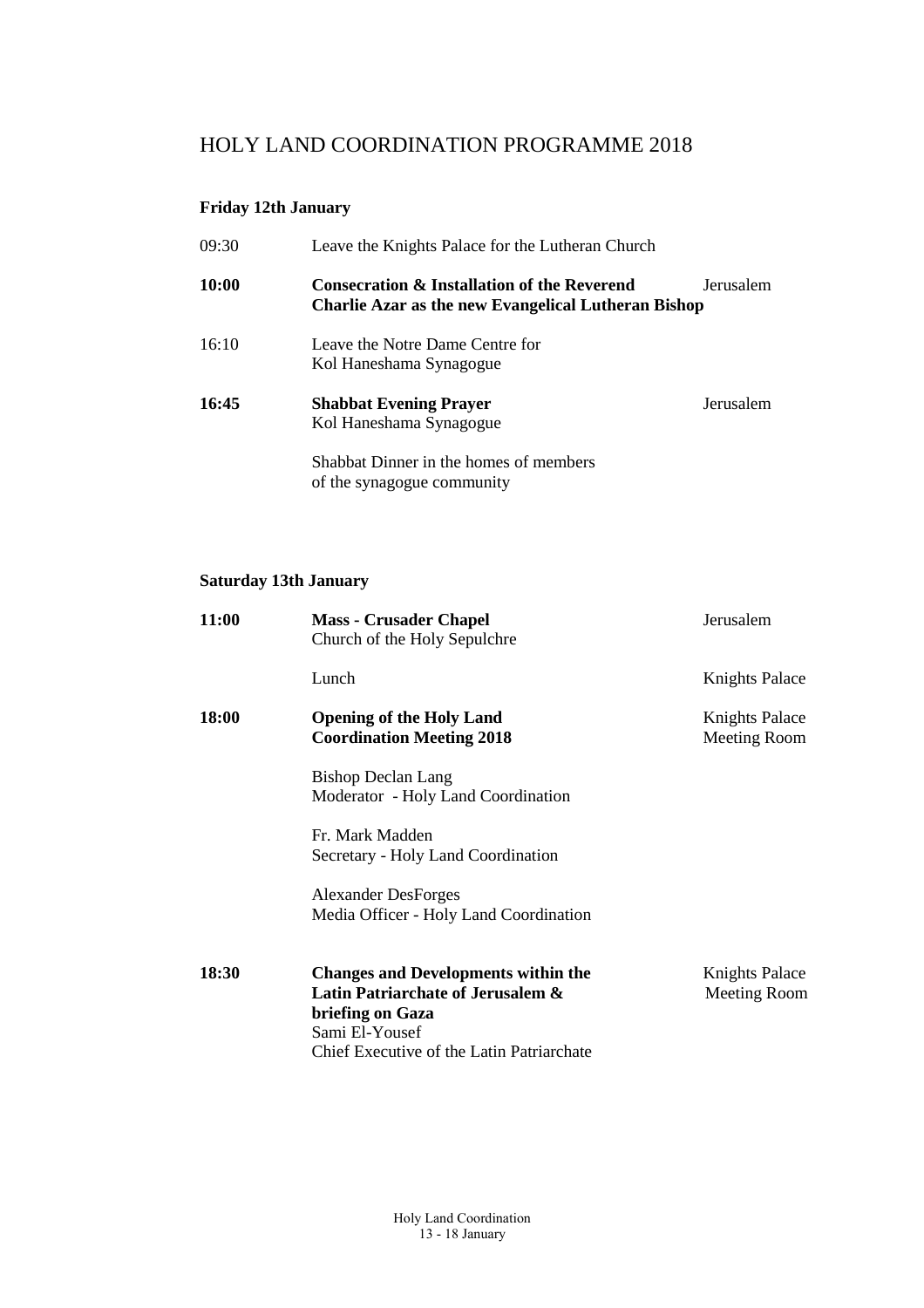19:30 Dinner

Knights Palace



# **Sunday 14th January**

| 06:00             | <b>Breakfast</b><br>Breakfast boxes can be arranged for the bus            | <b>Knights Palace</b>                        |
|-------------------|----------------------------------------------------------------------------|----------------------------------------------|
| 06:30             | Depart from the Notre Dame Centre for<br>the Erez Border                   |                                              |
| 10:00             | <b>Sunday Mass with the parishioners</b><br>of Holy Family parish          | Gaza                                         |
|                   | Coffee                                                                     |                                              |
|                   | Brief visit to the House of Peace<br>Missionaries of Charity - CRS project |                                              |
|                   | <b>Meeting with Christian young people</b><br>of Gaza                      | Gaza                                         |
|                   | Pastoral visits to the sick and housebound                                 | Gaza                                         |
|                   | Lunch                                                                      |                                              |
| 14:00             | Depart the parish for the Erez Border                                      |                                              |
| $19:00-$<br>19:30 | <b>Reflection meeting for the Bishops</b>                                  | <b>Knights Palace</b><br><b>Meeting Room</b> |
| 19:30             | Dinner                                                                     | <b>Knights Palace</b>                        |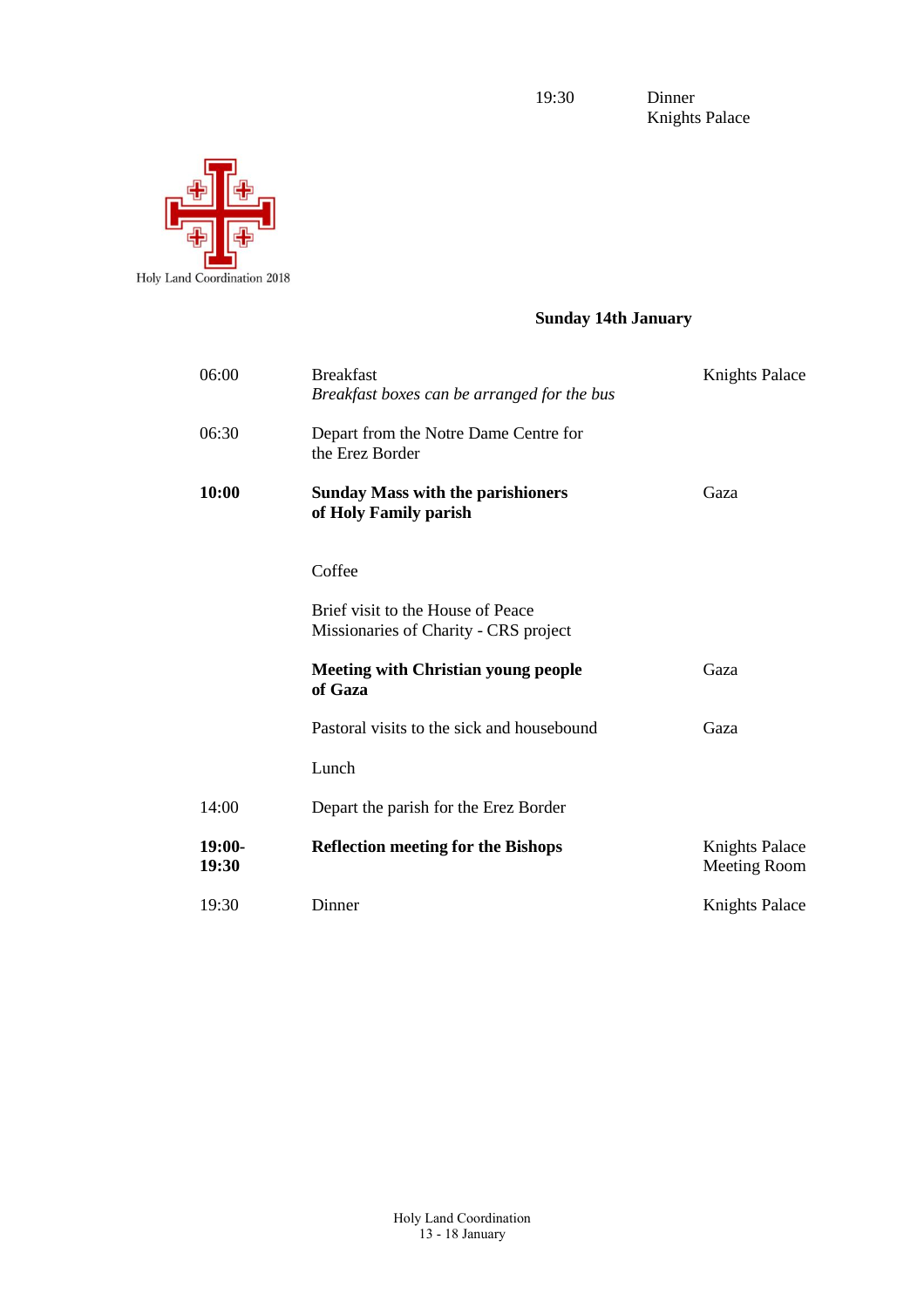

# **Monday 15th January**

|                   |                                                                                                                                 | 06:40 | Leave the Knights Palace                     |  |
|-------------------|---------------------------------------------------------------------------------------------------------------------------------|-------|----------------------------------------------|--|
|                   | for the<br><b>Melkite Cathedral</b>                                                                                             |       |                                              |  |
| 07:00             | <b>Melkite Divine Liturgy</b>                                                                                                   |       | Melkite Cathedral<br>Jerusalem               |  |
|                   | <b>Breakfast</b>                                                                                                                |       |                                              |  |
| 09:15             | Depart Notre Dame Centre for Beit Jala                                                                                          |       | Notre Dame                                   |  |
| 10:00             | Arrive at the LPJ<br><b>Schools Administration Offices</b>                                                                      |       | Beit Jala                                    |  |
|                   | Education - a way to peace and justice<br>Fr. Iyad Twal<br>Director of Education - Latin Patriarchate                           |       | Beit Jala                                    |  |
|                   | <b>Pastoral Visits to schools:</b><br>Beit Jala<br><b>Beit Sahour</b><br>Bethlehem L'Arche<br>$(3 \text{ separate groups})$     |       |                                              |  |
| 13:00             | Lunch                                                                                                                           |       | <b>LPJ</b> Seminary                          |  |
| 14:00             | Depart the seminary for Jerusalem                                                                                               |       |                                              |  |
| 16:00             | Depart the Notre Dame Centre for the Hebrew University                                                                          |       |                                              |  |
| 16:30             | <b>Meeting with young people</b>                                                                                                |       | <b>Hebrew University</b>                     |  |
|                   | Law students studying multiculturalism and diversity.<br>They look after legal cases for people who have been<br>discriminated. |       | <b>Mount Scopus</b>                          |  |
| $19:00-$<br>19:30 | <b>Reflection meeting for Bishops</b>                                                                                           |       | <b>Knights Palace</b><br><b>Meeting Room</b> |  |
| 19:30             | Dinner                                                                                                                          |       | <b>Knights Palace</b>                        |  |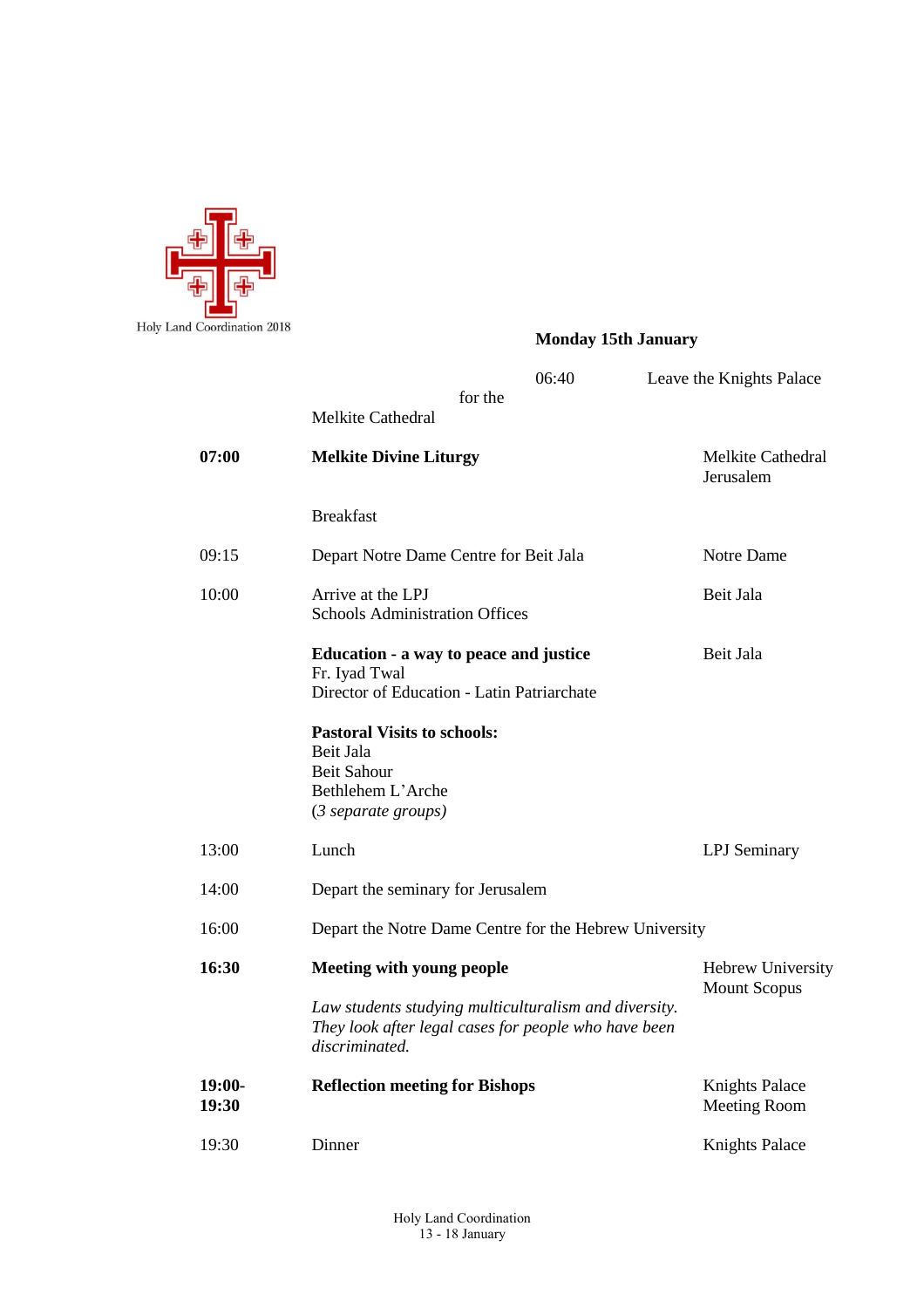

#### **Tuesday 16th January**

| 06:00             | <b>Breakfast</b>                                                                                                                                            | Knights Palace                               |
|-------------------|-------------------------------------------------------------------------------------------------------------------------------------------------------------|----------------------------------------------|
| 07:15             | <b>Mass</b><br>Con-Cathedral Latin Patriarchate<br>Principal Celebrant - Bishop Giacinto-Boulos Marcuzzo                                                    | Jerusalem                                    |
| 08:15             | Leave the Notre Dame Centre for AbuTor                                                                                                                      |                                              |
| 09:00             | <b>Meeting with Israeli Young People</b>                                                                                                                    | <b>Beit Nehemiah</b><br>Abu Tor              |
| 11:15             | Visit to the Mor Jewish High School                                                                                                                         | Makabim-Reut                                 |
| 13:00             | Depart the High School for the hotel                                                                                                                        |                                              |
| 14:00             | Lunch                                                                                                                                                       | <b>Knights Palace</b>                        |
| $15:00-$<br>16:15 | <b>Meeting with Diplomats</b><br>Mr Peter Beerwerth<br>Germany<br>Mr James Downer<br><b>UK</b><br>Mr Declan Johnston<br>Ireland<br>(Mr Donald Blome<br>USA) | <b>Knights Palace</b><br><b>Meeting Room</b> |
| $17:30-$<br>18:45 | <b>Parents Circle Families Forum</b>                                                                                                                        | <b>Knights Palace</b><br>Meeting Room        |
| $19:00-$<br>19:30 | <b>Reflection meeting for the Bishops</b>                                                                                                                   | <b>Knights Palace</b><br>Meeting Room        |
| 19:30             | Dinner                                                                                                                                                      |                                              |
|                   | Archbishop George Bacouni<br>President of the Assembly of Catholic Bishops of the Holy Land                                                                 |                                              |
|                   | <b>Bishop Giacinto Marcuzzo</b>                                                                                                                             |                                              |

Holy Land Coordination 13 - 18 January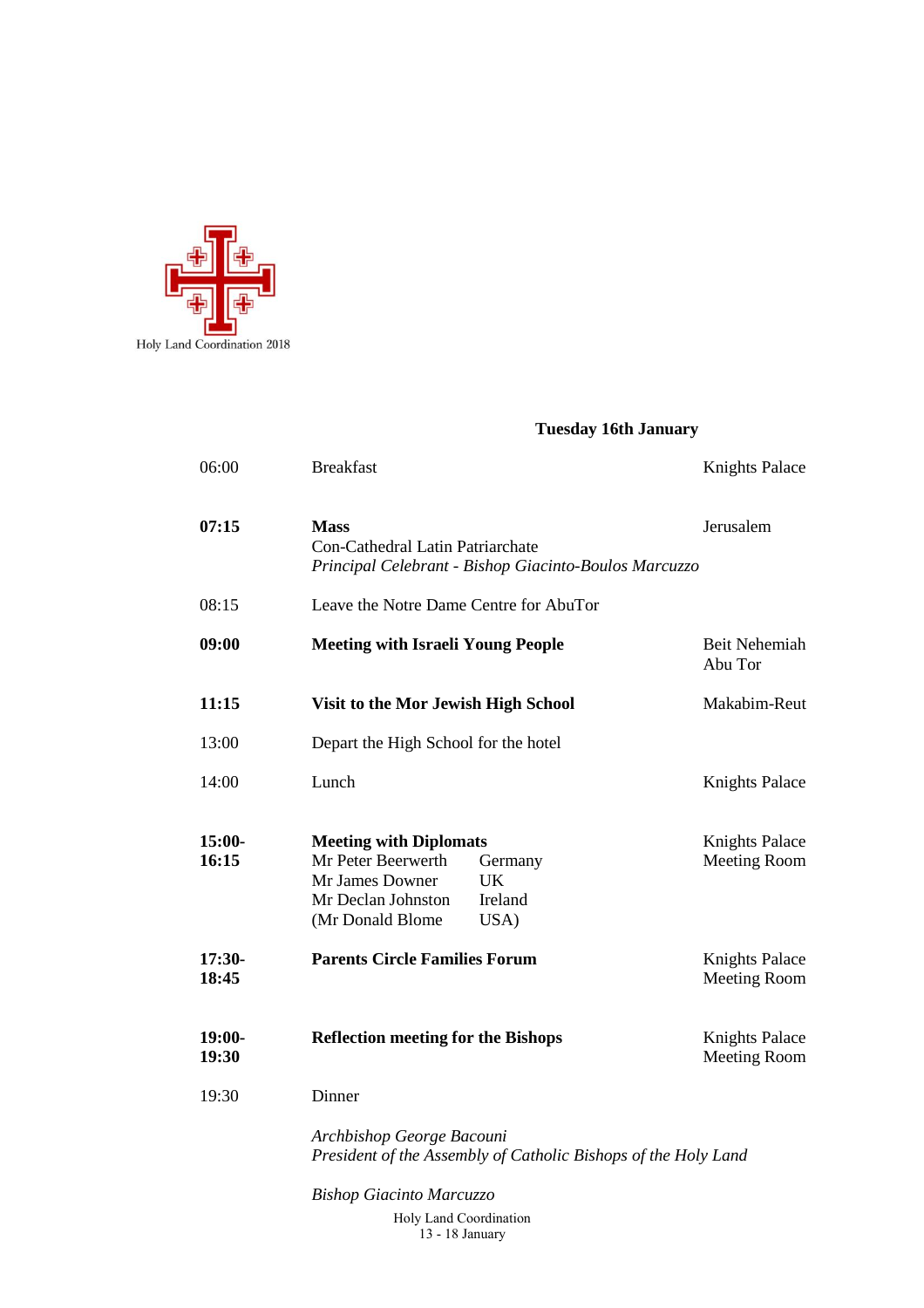

**Wednesday 17th January**

Breakfast Knights Palace

08:30 Depart the Notre Dame

Centre for Emmaus - Qubeibeh

*Qubeibeh and the surrounding villages of the"Biddu enclave are completely surrounded by the Israeli separation barrier. There is only one road leading to the village, passing through a 1km long tunnel, under a settlement area. Travelling to the village can give a strong impression of how the people living in this area feel besieged.*

09:30 Arrive Emmaus-Qubeibeh

Q*ubeibeh is one of the three villages that compete for being the biblical "Emmaus" of Luke 24. Next to QNP there is the Church of Cleopas, where the risen Lord is said to have had dinner with the two disciples.*

**Welcome to Qubeibeh** Qubeibeh

Sr. Hildegard Young volunteers, staff & residents

**Visit the Home for the Elderly**

**10:15 Qubeibeh Nursing Programme** (QNP) Qubeibeh Br. Peter Bray Vice Chancellor - Bethlehem University

> *The QNP is a good example of a programme that gives perspectives and future job opportunities to young people in a mainly rural area, with high levels of unemployment and many social and political problems. The level of excellence in QNP is high and since 2011*

> > Holy Land Coordination 13 - 18 January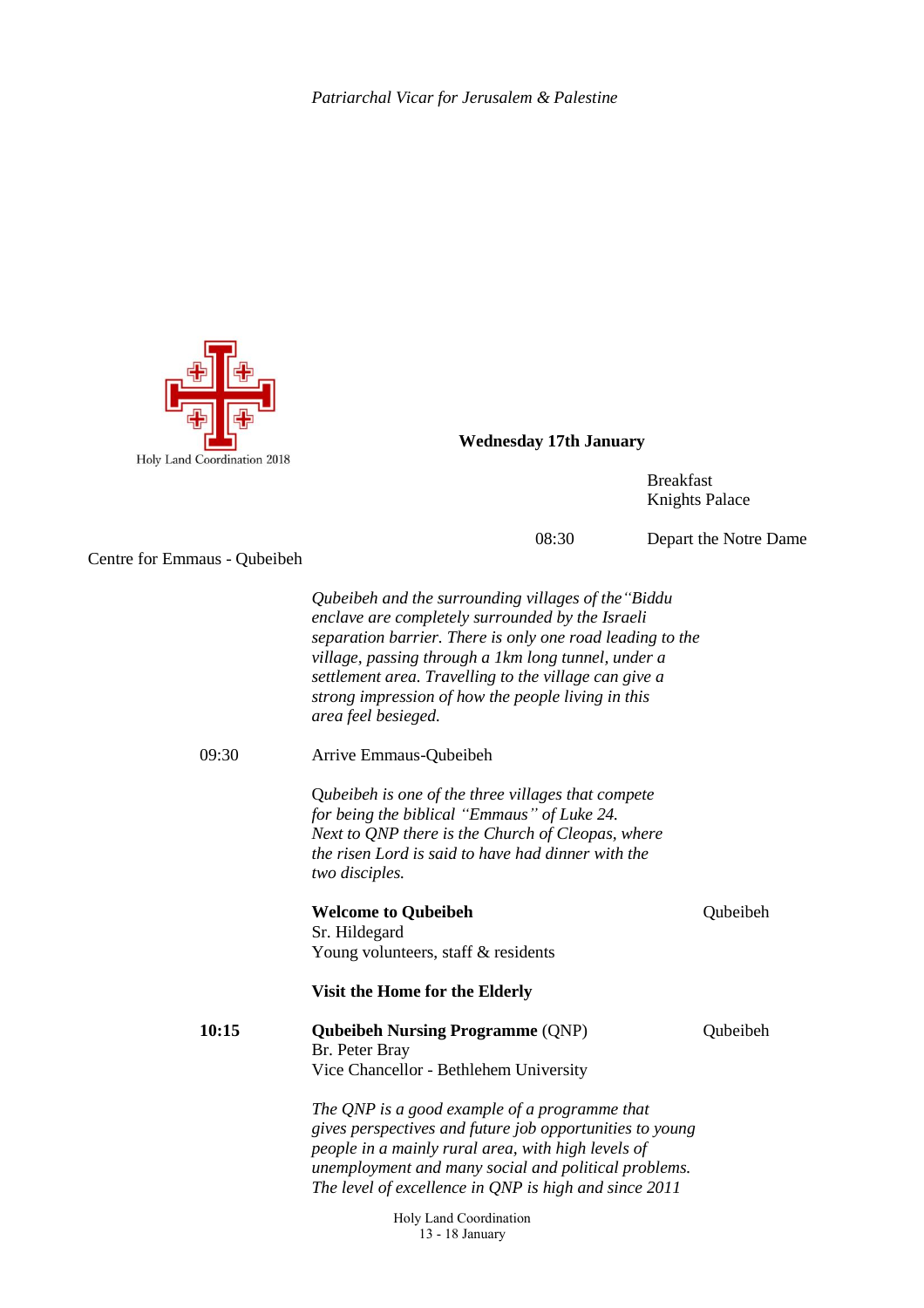*almost 100% of the graduates have found jobs mainly in East Jerusalem.*



| 12:0 |
|------|
|      |



| 13:00                  | Leave Qubeibeh for Jerusalem                  |                                       |
|------------------------|-----------------------------------------------|---------------------------------------|
| 14:00                  | Lunch                                         | Paulus-Haus                           |
| 14:45-<br><b>16:00</b> | <b>Visit to the Schmidt School</b>            |                                       |
| 18:30-<br>19:30        | Closing session of the Holy Land Coordination | <b>Knights Palace</b><br>Meeting Room |
| 19:30                  | Dinner                                        | <b>Knights Palace</b>                 |

#### **Thursday 18th January**

| <b>10:00</b> | <b>Mass - Blessed Sacrament Chapel</b>   | Jerusalem |
|--------------|------------------------------------------|-----------|
|              | Church of the Holy Sepulchre             |           |
|              | Principal Celebrant - Bishop Declan Lang |           |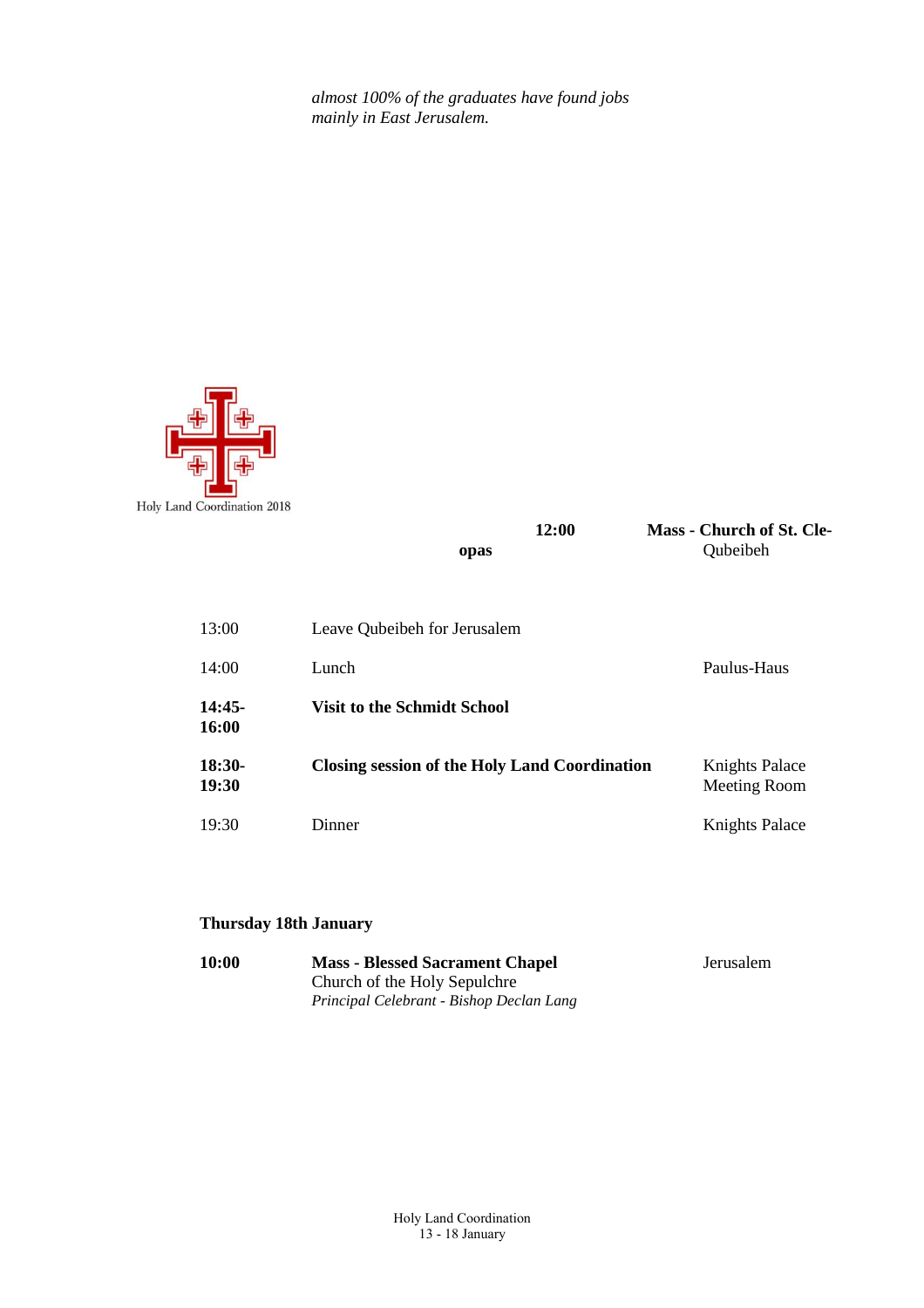

# PARTICIPANTS 2018

Rt Rev Udo Bentz Auxiliary Bishop of Mainz

Germany

Rt Rev Jose Ornelas Carvalho Bishop of Setubal

Rt Rev Christopher Chessun Bishop of Southwark

Rt Rev Felix Gmur Bishop of Basel

Most Rev Stephen Brislin Archbishop of Cape Town South Africa

Rt Rev Peter Burcher Nordic Bishops' Conference of Denmark, Finland, Iceland, Norway & Sweeden

Rt Rev Oscar Cantu Bishop of Las Cruces United States of America

Portugal

The Church of England

Most Rev Riccardo Fontana Archbishop of Arezzo-Cortona-Sansepolcro Italy

Rt Rev Lionel Gendron Bishop of St. Jean Longueuil Quebec, Canada

Switzerland

Rt Rev Nicholas Hudson Auxiliary Bishop of Westminster England & Wales